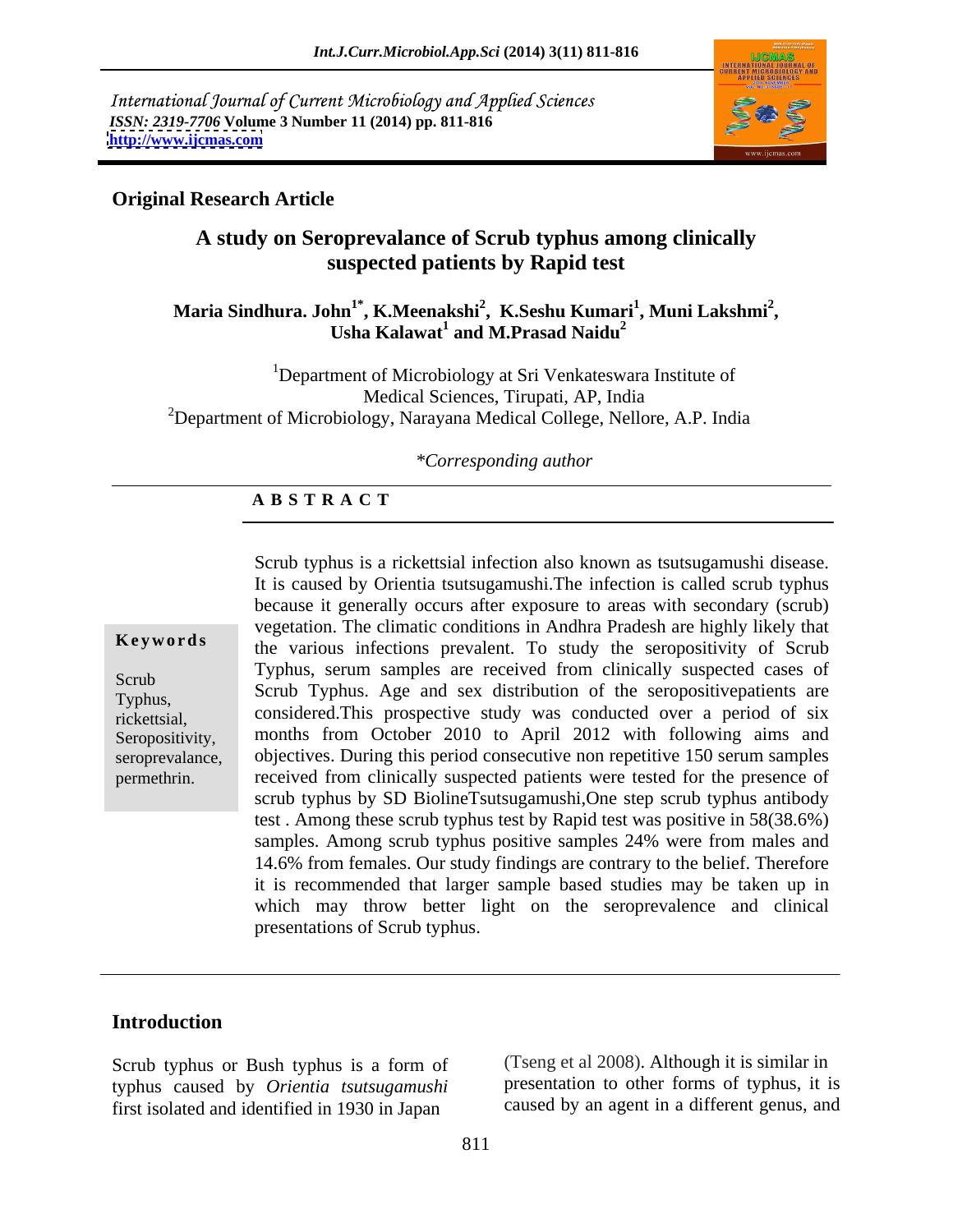is frequently classified separately from the pain, cough, and gastrointestinal symptoms. other typhi. Scrub typhus is transmitted by More virulent strains of O. tsutsugamushi "chiggers", particularly a *Leptotrombidium* and far-eastern Russia in the north, to the M et al. 2000). Control of scrub typhus can northern Australia in the south, and to prophylactic treatment, and curative

India, northern Australia and the adjacent Symptoms include fever, headache, muscle

some species of trombiculid mites can cause hemorrhaging and intravascular *deliense*, (Roberts, L. W., and D. M. splenomegaly and lymphadenopathies are Robinson. 1977) which are found in areas of typical signs. Leukopenia and abnormal heavy scrub vegetation. The bite of this mite liver function tests are commonly seen in the leaves a characteristic black eschar that is early phase of the illness. Pneumonitis, useful to the doctor for making the encephalitis,and myocarditis occur in the diagnosis. Scrub typhus is endemic to apart late phase of illness. Acute scrub typhus of the world known as the "tsutsugamushi appearsto improve viral loads in patients triangle" which extends from northern Japan with HIV (Watt G, Kantipong P, de Souza territories around the Solomon Sea into be considered in three phases: prevention, Pakistan and Afghanistan in the west (Seong treatment once the disease is present S, Choi M & Kim I (2001).Most common (Mahajan, S. K 2005). Prevention works presentation was fever and rash was noted in best when threat is perceived as real. The 3.3% cases. No eschar and no mortality presence of potentially infected chiggers can were reported (Joshua Mott et al 2002). easily be determined by placing a small<br>Scrub typhus infections have reported from piece of black cardboard edge wise on the neighbouring states like Tamilnadu, Kerala, ground (Devine, Jonathan, 2003). The Karnataka and Orissa. The climatic chiggers will climb to the top of the card and conditions in Andhra Pradesh are more or congregate there. Tiny yellow or pink dots less similar to these states therefore it is moving across the card will confirm the highly likely that the various infections presence of the chiggers (Jonathan Devine prevalent may be similar. 2013). The disease is best prevented by the Scrub typhus is also known as including repellents, people entering an tsutsugamushi disease. The name exposed area wear closed in footwear such tsutsugamushi is derived from two Japanese as boots with socks, and long trousers words: tsutsuga, meaning something small (Mahajan, Sanjay K. 2012). Exposed areas and dangerous, and mushi, meaning of skin and clothing itself should be treated creature. (Jeong, YeonJoo, et al. 2007). The with mite repellents. Repellents containing infection is called scrub typhus because it dusting sulphur, dimethyl phthalate or generally occurs after exposure to areas with benzyl benzoate has been suggested as secondary (scrub) vegetation (Anupam suitable agents. Those people working in Prakash et al,. 2014). Therefore, it has been infected areas should consider impregnating suggested that the names mite borne typhus, clothing with permethrin. When sitting or chigger-borne typhus, are more around or camping, groundcovers and tents appropriate (Traub, Robert, and Charles L. with closed floors should be used. Lathering Wisseman. 1974). Since the disease is with soap in a hot bath or shower will limited to eastern and southeastern Asia, remove both attached and unattached islands, it is also commonly referred to as marsupial reservoirs may also assist to tropical typhus (Pui-Jen Tsai-2013). prevent chiggers coming into areas wherepain, cough, and gastrointestinal symptoms.More virulent strains of *O. tsutsugamushi* coagulation. Maculopapular rash, eschar, M et al. 2000). Control of scrub typhus can prophylactic treatment, and curative (Mahajan, S. K 2005). Prevention works easily be determined by placing a small piece of black cardboard edge wise on the use of personal protective measures chiggers. Control of the rodent and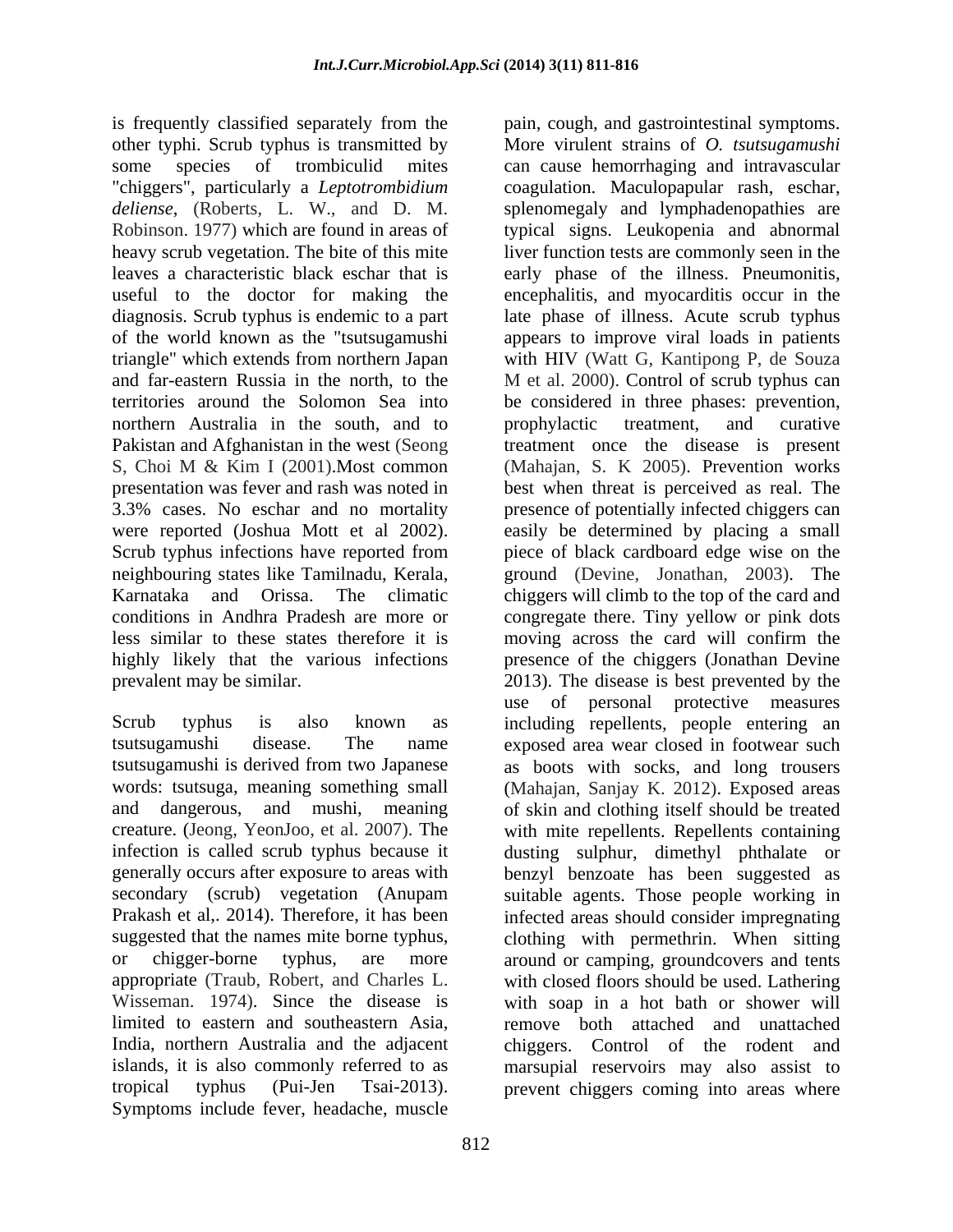humans are living and working. Simple burying waste will help with this. Though scrub typhus has been reported from several parts of our country but there are no reports **Results and Discussion** from Andhra Pradesh. Therefore this study was carried out to study the seroprevalence

This prospective study was conducted over a period of six months. During this period samples received from clinically suspected patients were tested for the presence of scrub typhus by SD Bioline Tsutsugamushi,

**Principle:** The tsutsugamushi test has two ("T") is visible within the result window precoated lines."T" (O.tsutsugamushi after performing the test, the result is antibody test line) and "C" (Control line) on considered invalid. The directions may not the surface of the strip. These lines in result have been followed correctly or the test may window are not visible before applying any samples. The "control line" is used for procedural control. Control line should always appear if the test procedure is **Results:** During the study period extending performed properly and the test reagents of  $\frac{15}{10/2011}$  to  $\frac{15}{04/2012}$  serum control line are working. A purple "T" line will be visible in the result window if there clinical departments at Sri Venkateswara are enough IgG Antibodies to Institute of Medical Sciences, Tirupati, AP. O.tsutsugamushi in the sample. If IgG, IgM, Among these scrub typhus test by Rapid test or IgA antibodies to O.tsutsugamushi are not was positive in 58(38.6%) samples. Among present in the sample, there is no color scrub typhus positive samples 24% were appears in "T". from males and 14.6% from females.

options such as sealing food containers and results were interpreted at 10-15min, 20 min window in the centre of the test device. Test and again at 30 min.

## **Results and Discussion**

of scrub typhus in this part of Andhra the left section of the result window shows Pradesh. that the test is working properly. This band **Materials and Methods** result window indicates the test results. If consecutive non repetitive 150 serum  $({}^{\omega}C^{\nu})$  within the result window indicates a One step scrub typhus antibody test.<br>
indicates a positive result.If the purple **Interpretation of the test:** A color band in is the control band. The right section of the another color band appears in the right section of the result window. This band is the test band.The presence of only one band  $(C<sup>n</sup>)$  within the result window indicates a negative result.The presence of two color bands  $("T"$  and " $C"$ ) within the test result window, no matter which band appears first colour band is not visible or only test line have deteriorated. It is recommended that the specimen be re-tested.

**Procedure of the test:** The kit components maximum number of samples was from and specimens were allowed to come to patients between age group 16 -30 years room temperature prior to testing. The test (34.6%) and minimum number of samples device was removed from the foil pouch and from patients less than 15 years of age placed it on flat, dry surface. Slowly (1.3%) Majority of samples were from 10micro liter of serum was added to the males 67.3%.Positivity among males (24%) sample well and 3-4 drops of the assay was 1.64 times higher than positivity among diluents was added. When the test begins to females (14.6%). Positivity was highest in work, purple colour move across the result 31 -45(30.4%) age group among males.from 15/10/2011 to 15/04/2012 serum samples (150) were received from different scrub typhus positive samples 24% were from males and 14.6% from females. Among the 150 samples processed,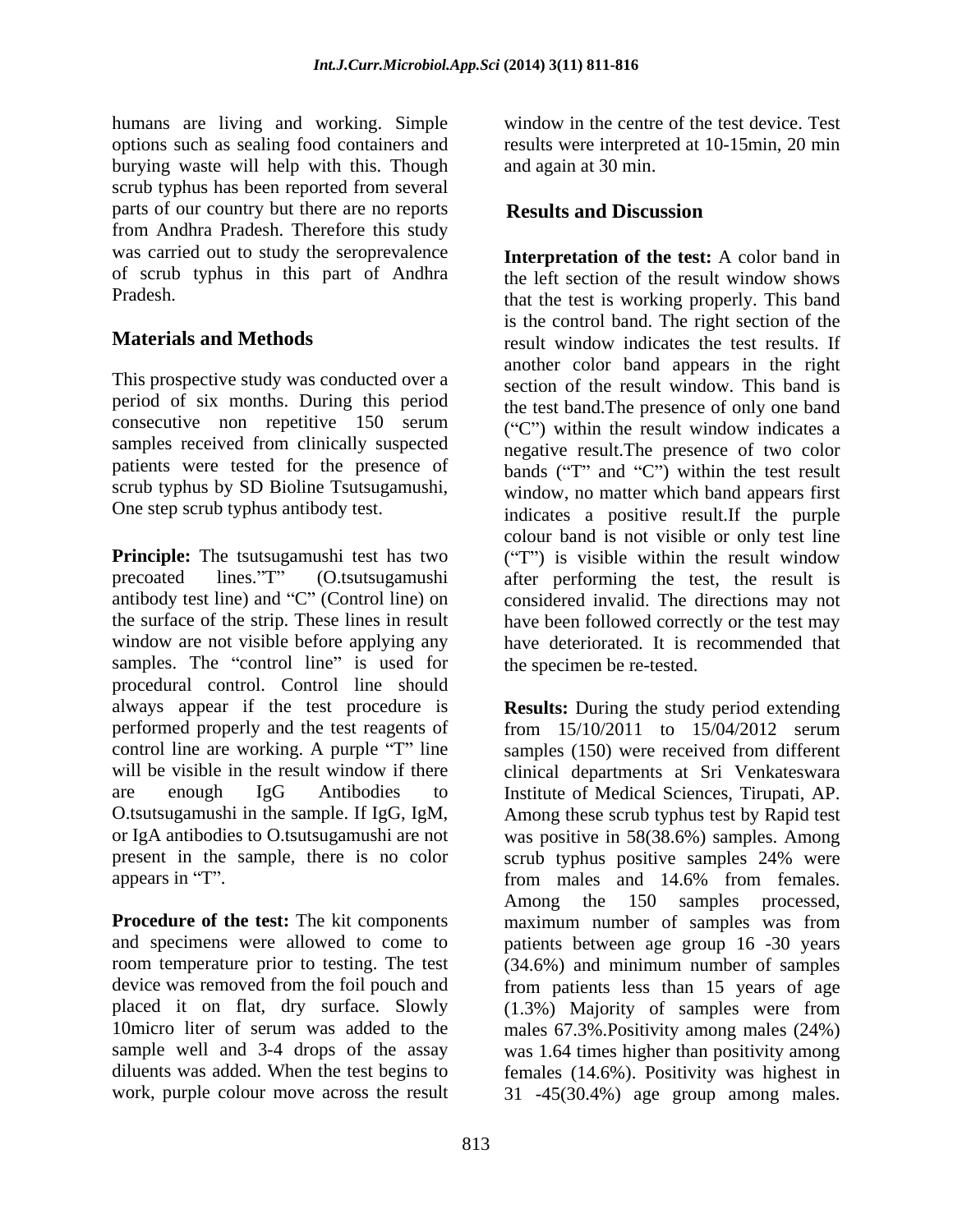positivity was low in age groups 61 -80 reports of rickettsial infections from this (13.4%). The low positivity among females

between age group 16-30 y (52 patients )

Scrub typhus antibodies were detected in 58(38.6%) patients with highest positivity male predominance (30.4%).Lower various infections prevalent may be similar. positivity among males was observed

**Discussion:** This the first study on the Andhra Pradesh. Previously there are no

and extreme as groups may be due to limited do not exist here. Our study findings are exposure to outdoor environment as contrary to the belief. Therefore it is compared to males in productive years of recommended that larger sample based life. (Fig 1) studies may be taken up in which may throw Most common presentation in our study clinical presentations of Scrub typhus. This which is similar to a hospital based study. prospective study was conducted over a Samples received from males were twice period of six months from October 2010 to (67.3%)in number as compared to sample April 2012. During this period a total of 150 from females (32.6%). Maximum number of serum samples received from various samples received were from patients clinical departments were tested for scrub and minimum number of samples were from typhus among patients was found to be patients less than 15 y of ages (2 patients). 38.7%. Sero-prevalence was found to be No samples were received from females less highest in the age group of 31-45 y [30.4%] than 15 years of age.(Table-1) with male predominance followed by among patients of more than 30y of age with states therefore it is highly likely that the reports of rickettsial infections from this state and it is believed that these infections better light on the seroprevalence and typhus. Total sero-prevalence of scrub females in the age group 31-45 y [17.3%].The climatic conditions in Andhra Pradesh are more or less similar to these

between age group 61-80(25%).In females Our study provides an evidence for the highest positivity was observed between age seropositivity of Scrub typhus in this state. It group 31-60(32%). is recommended that Scrub typhus should be included in the differential diagnosis of<br>Most common presentation was fever with fever of unknown origin and proper chills and rigor (100%) with other diagnostic workup should be done to arrive complaints like vomiting in 50%, headache at the proper diagnosis, so that timely and in 30%, and cough in 16.7% and other in adequate treatment may be given to patient decreasing order. No mortality was as delay in treatment is associated with high observed. (Table-2) mortality. Thus, knowledge of geographic seroprevalance of Scrub typhus from recognize and control disease in better way. included in the differential diagnosis of fever of unknown origin and proper distribution and effect of season of the disease shall help health care providers to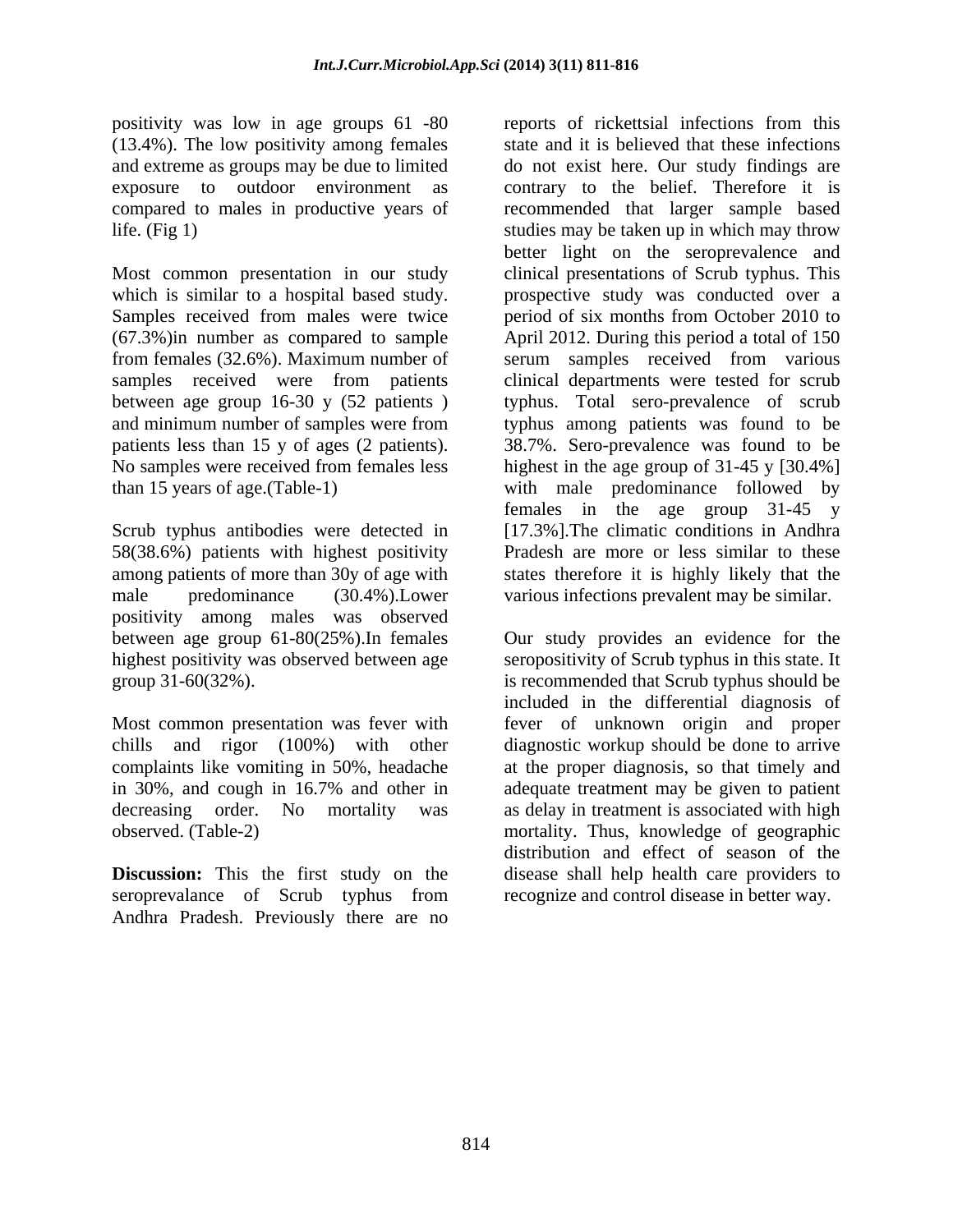### **Figure.2 O tsutsugamushi**



Tsutsugamushi, an obligate intracellular gram-negative bacterium

| Age                                                                                                                                                                                                                                               | <b>SCRUB TYPHUS POSTIVE</b> |                       | <b>TOTAL</b> |
|---------------------------------------------------------------------------------------------------------------------------------------------------------------------------------------------------------------------------------------------------|-----------------------------|-----------------------|--------------|
|                                                                                                                                                                                                                                                   | $MALE\,NO.$ (%)             | <b>FEMALE NO. (%)</b> |              |
| $0 - 15$                                                                                                                                                                                                                                          | $1(50\%)$                   |                       |              |
| $16 - 30$<br>the control of the control of the control                                                                                                                                                                                            | 7(13.4%)                    | $6(11.5\%)$           | 52           |
| $31 - 45$<br><u> La Barbara de la Barbara de la Barbara de la Barbara de la Barbara de la Barbara de la Barbara de la Barbara de la Barbara de la Barbara de la Barbara de la Barbara de la Barbara de la Barbara de la Barbara de la Barbara</u> | 14(30.4%)                   | 8(17.3%)              | 46           |
| 46-60                                                                                                                                                                                                                                             | $10(29.4\%)$                | 5(14.7%)              | $\sim$<br>.  |
| 61-80                                                                                                                                                                                                                                             | 4(25%                       | 3(18.7%)              | $\sim$<br>16 |
| TOTAL                                                                                                                                                                                                                                             | 36(24.1)                    | $22(14.6\%)$          | 150<br>100   |

# **Table.1** showing scrub typhus positivity in relation to age and sex

### **Table.2** showing common symptoms and their percentages

| <b>Clinical Features</b>  | <b>No. of Patients</b> | <b>Percentage</b> |
|---------------------------|------------------------|-------------------|
| Fever                     | 58                     | 100%              |
| Rigor                     | 58                     | $100\%$           |
| Vomitings                 | 29                     | 50%               |
| Cough                     |                        | 16.7%             |
| Chills                    | 58                     | 100%              |
| Headache                  | 17                     | 30%               |
|                           |                        | 3.3%              |
| Skin rash<br>Pain abdomen |                        | 10%               |
| Seizures                  |                        | 3.3%              |
| Bodypain                  |                        | 13.3%             |
| Oliguria                  |                        | 6.7%              |